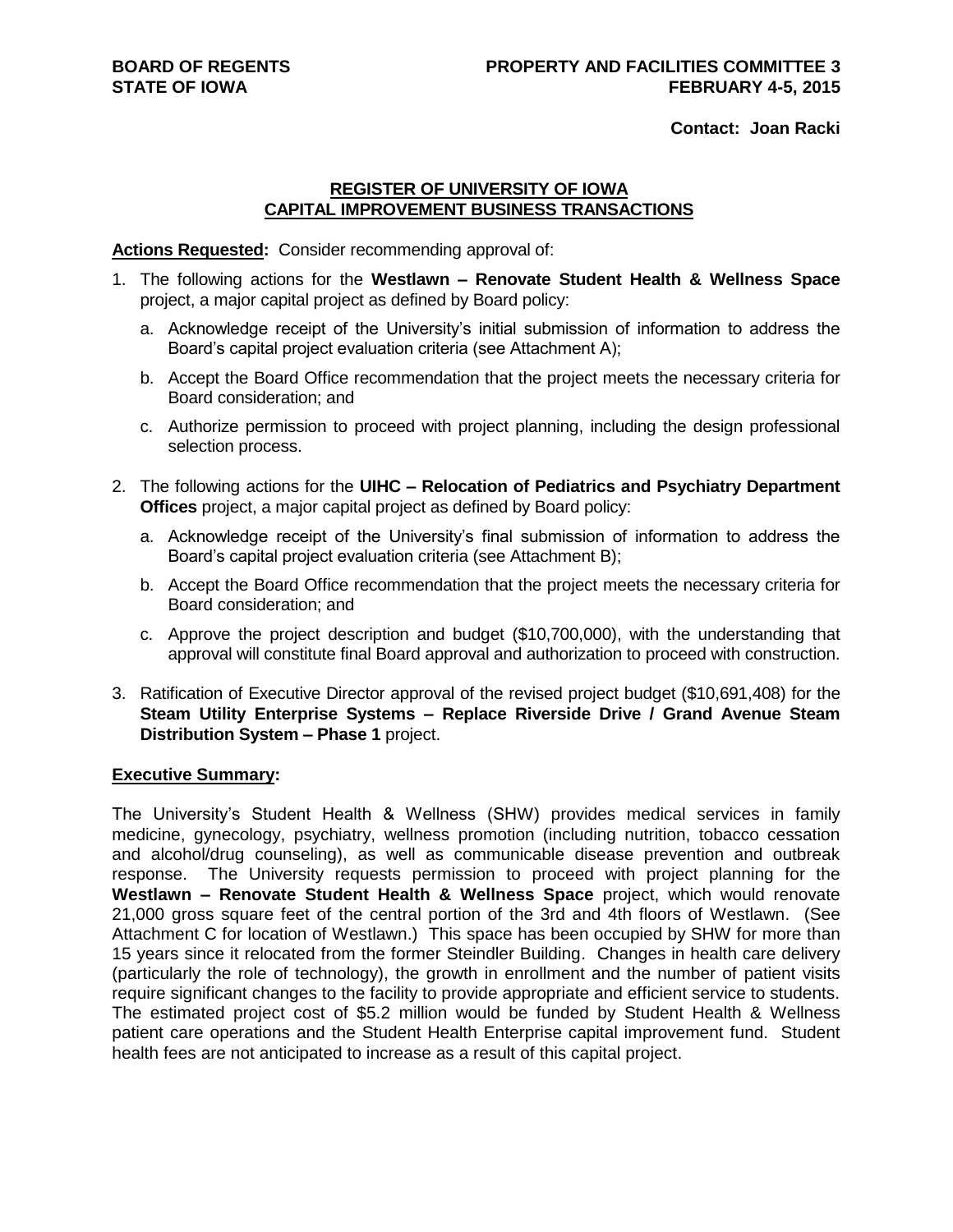The University requests approval of the schematic design and project description and budget (\$10,700,000) for the **UIHC – Relocation of Pediatrics and Psychiatry Department Offices** project, which would develop replacement faculty and staff offices, and conference and teaching facilities for the Departments of Pediatrics and Psychiatry. The relocation of these facilities, which are currently located on level two of the Colloton and Pappajohn Pavilions, is required to support the expansion of the Pediatric Specialties Clinic located in an adjacent area on level two of the Colloton Pavilion. The Department of Pediatrics offices would be relocated to 22,620 gross square feet of space on level one of the General Hospital and Boyd Tower and 8,570 gross square feet on level two of Boyd Tower. The Department of Psychiatry offices would be located to 7,570 gross square feet on level eight of the Pappajohn Pavilion. The project would be funded by University Hospitals Building Usage Funds. The schematic design booklet is included with the Board's agenda materials.

The University requests ratification of the Executive Director approval of the revised project budget (\$10,691,408, an increase of \$691,408) for the **Steam Utility Enterprise Systems – Replace Riverside Drive / Grand Avenue Steam Distribution System – Phase 1** project. Four bids for the project were received on Tuesday, January 13, 2015; all bids exceeded the construction estimate. To allow award of the construction contract for this project which needs to occur during the summer of 2015, the Executive Director approved a revised project budget. Ratification of this action is now requested.

### **Details of the Projects:**

#### **Westlawn – Renovate Student Health & Wellness Space**

| <b>Project Summary</b> |
|------------------------|
|------------------------|

|                                                                                                                                  | Amount | Date      | <b>Board Action</b> |
|----------------------------------------------------------------------------------------------------------------------------------|--------|-----------|---------------------|
| Permission to Proceed with Project Planning<br>Initial Review and Consideration of Capital<br><b>Project Evaluation Criteria</b> |        | Feb. 2015 | Requested           |
|                                                                                                                                  |        | Feb. 2015 | Receive<br>Report   |

The University encourages students to use the SHW since appropriate health care contributes to student success; when students seek health care early in an illness, risks associated with the spread of disease on campus can be mitigated. In FY 2014, SHW provided approximately 19,000 physician/physician assistant visits, 9,000 nurse visits, and 7,000 wellness consultations/workshops and outreach events. SHW plays a key role in controlling the spread of infectious diseases among students who interact with many colleagues during a typical day and often live in close contact with one another.

SHW collaborates with UIHC to provide health care for the University's students. SHW, UIHC and UI Quickcare share a common electronic medical record system, allowing SHW to be a student's medical home, while providing coordinated specialist care at UIHC and urgent care during off-hours at UI Quickcare. UIHC provides a wide range of support for SHW, including credentialing, compliance, and purchasing.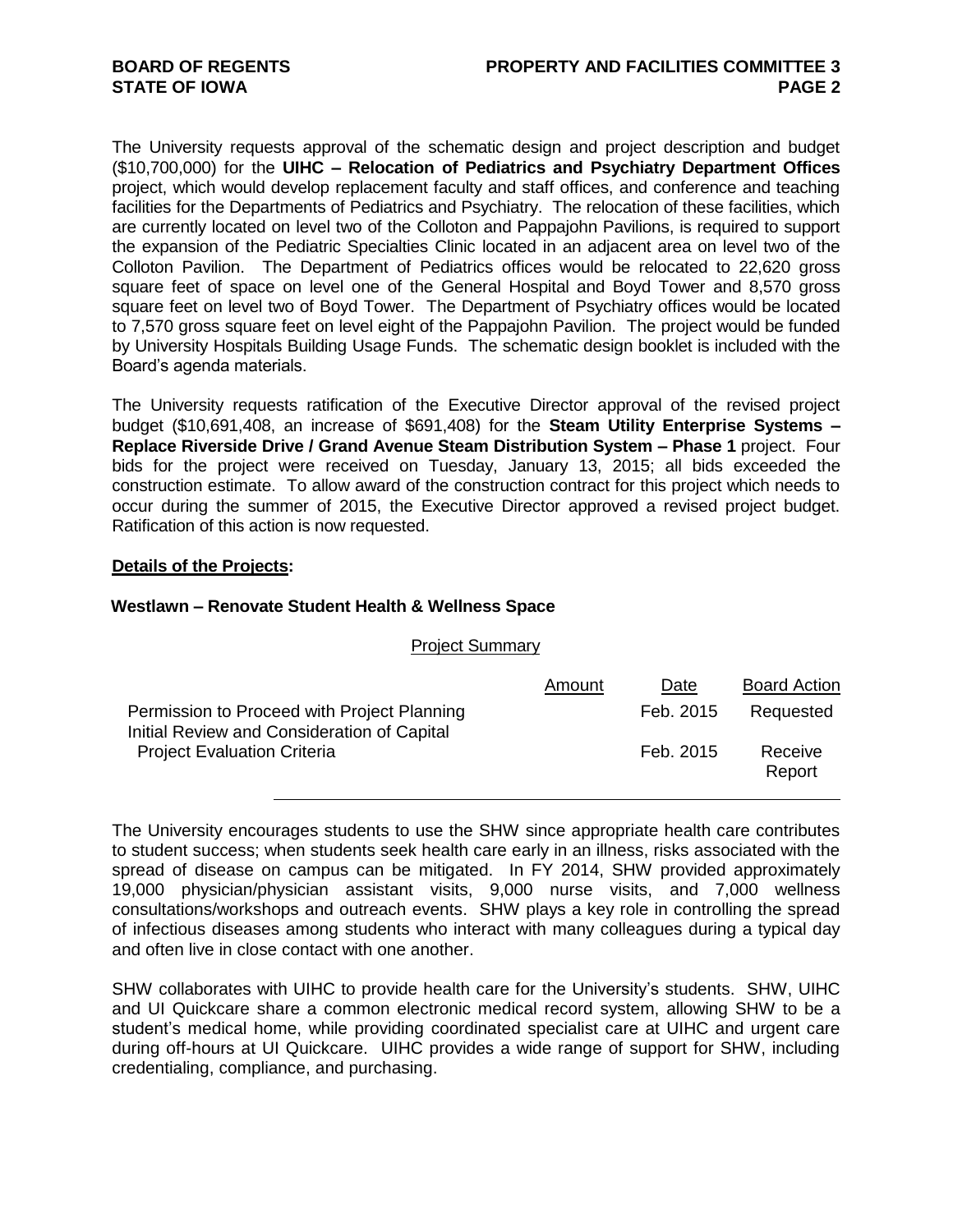The SHW financial model, as on most university campuses, is a hybrid of fee-for-service and health student fees, with students registered for five or more semester hours paying a health fee that allows SHW to provide most services without charge to the student. There are a few services within this model that are billed to the student or to insurance.

The scope of the project would include reorganization of patient and examination room space, and modernization of service spaces. Reclaiming space (previously used for the storage of paper records) and rearranging functions would allow for more efficient patient care workflow and would serve higher numbers of patients. Finishes and building systems serving the area would be upgraded to meet current standards and codes. Construction would be phased to allow for SHW operations to continue without interruption.

\_\_\_\_\_\_\_\_\_\_\_\_\_\_\_\_\_\_\_\_\_\_\_\_\_\_\_\_\_\_\_\_\_\_\_\_\_\_\_\_\_\_\_\_\_\_\_\_\_\_\_\_\_\_\_\_\_\_\_\_\_\_\_\_\_\_\_\_\_\_\_\_\_\_\_

# **UIHC – Relocation of Pediatrics and Psychiatry Department Offices**

| <b>Project Summary</b>                                                                                                                              |            |                                     |                                   |
|-----------------------------------------------------------------------------------------------------------------------------------------------------|------------|-------------------------------------|-----------------------------------|
|                                                                                                                                                     | Amount     | Date                                | <b>Board Action</b>               |
| Permission to Proceed with Project Planning<br>Initial Review and Consideration of Capital                                                          |            | Mar. 2014                           | Approved                          |
| <b>Project Evaluation Criteria</b>                                                                                                                  |            | Mar. 2014                           | Received<br>Report                |
| Design Professional Agreement<br>(InVision Architecture; Waterloo)<br>\$<br>Program Statement                                                       | 239,500    | Nov. 2014<br>Dec. 2014              | Not Required*<br>Not Required*    |
| Schematic Design<br><b>Project Description and Budget</b><br><b>Final Review and Consideration of Capital</b><br><b>Project Evaluation Criteria</b> | 10,700,000 | Feb. 2015<br>Feb. 2015<br>Feb. 2015 | Requested<br>Requested<br>Receive |
|                                                                                                                                                     |            |                                     | Report                            |

\*Approved by Executive Director, consistent with Board policies

The Pediatric Specialties Clinic (PSC) opened on level two of the Colloton Pavilion in 1982. Over the years, there have been several modest expansions and minor renovations to the Clinic's space to meet the increased demand for examination and treatment rooms and other special patient care facilities. (From FY 2010 to FY 2014, the PSC patient clinic visit volume increased by approximately 23% - 43,700 visits in FY 2010 to over 53,700 visits in FY 2014.) However, because of a lack of space for further clinic expansion, it has become more difficult to accommodate additional patient growth. With the development of expanded PSC patient care and support facilities it is projected that by FY 2020, the PSC's annual clinic visit volume could grow to over 65,000 visits, a 50% increase from the base year of FY 2010.

By developing replacement offices, conference and teaching facilities for the Department of Pediatrics and Psychiatry, approximately 27,000 gross square feet of space that adjoins the PSC on level two of the Colloton and Pappajohn Pavilions will be available to expand PSC's ambulatory care services and capacity, and to develop a direct physical connection between these services and the new Children's Hospital.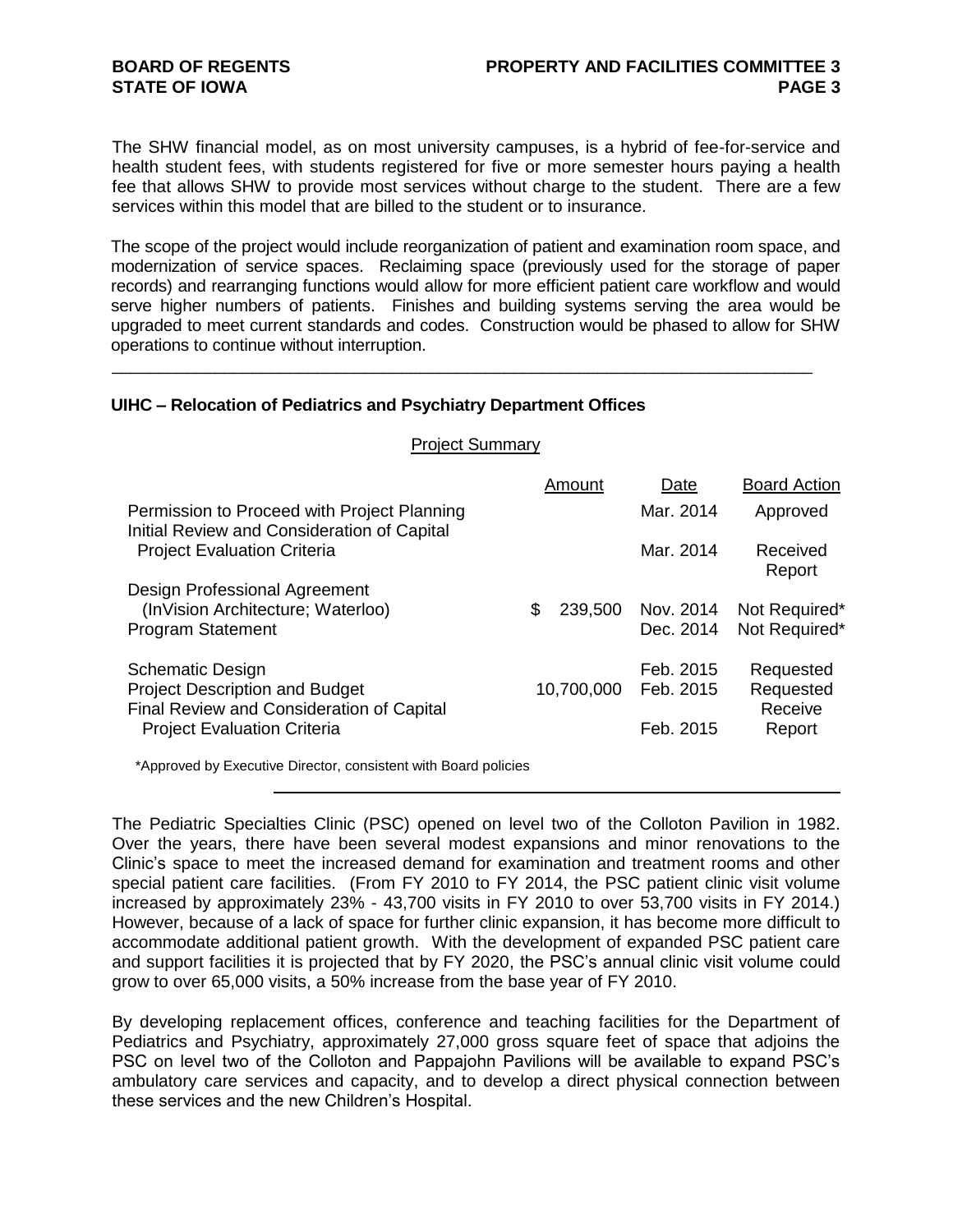Every effort will be made to reuse existing rooms when renovating the General Hospital and Boyd Tower space. Work on level one will include the remodeling and reuse of the existing structure, as well as new construction and all new finishes. Due to the increased number of occupants, the level one remodeling plans also include construction of new restrooms. Level two will be fully remodeled, including new ceiling, lights and rework of the mechanical systems. Level eight of the Pappajohn Pavilion will house the Psychiatry academic offices; there will be a full build-out of the existing shell space.

The following summarizes the square footage included in the building program and schematic design:

| <b>Function</b>                                                                                                                                                                            | <b>Net Assignable</b><br><b>Square Feet</b>  |
|--------------------------------------------------------------------------------------------------------------------------------------------------------------------------------------------|----------------------------------------------|
| <b>Reception / Common Areas:</b><br>Lobby<br>Restrooms / Pantry<br><b>Subtotal</b>                                                                                                         | 600<br>1,714<br>2,314                        |
| <b>Faculty Offices:</b><br><b>Pediatric Offices</b><br><b>Psychiatry Offices</b><br><b>Subtotal</b>                                                                                        | 7,966<br>2,576<br>10,542                     |
| <b>Staff Support:</b><br>Offices / Workstations<br><b>Conference Rooms</b><br>Lactation<br>Team Workspace, Copy / Printer Spaces<br>Miscellaneous Spaces (Storage, etc)<br><b>Subtotal</b> | 7,470<br>2,816<br>84<br>574<br>995<br>11,939 |
| <b>Total Net Assignable Square Feet</b>                                                                                                                                                    | 24,795                                       |
| <b>Project Budget</b>                                                                                                                                                                      |                                              |
| Construction<br>Planning, Design & Management<br>Contingency                                                                                                                               | \$9,108,000<br>892,000<br><u>700,000</u>     |

Source of Funds: University Hospitals Building Usage Funds

Construction is scheduled to begin in the third quarter of FY 2015, with completion during the second quarter of FY 2016.

\_\_\_\_\_\_\_\_\_\_\_\_\_\_\_\_\_\_\_\_\_\_\_\_\_\_\_\_\_\_\_\_\_\_\_\_\_\_\_\_\_\_\_\_\_\_\_\_\_\_\_\_\_\_\_\_\_\_\_\_\_\_\_\_\_\_\_\_\_\_\_\_\_\_\_

TOTAL \$10,700,000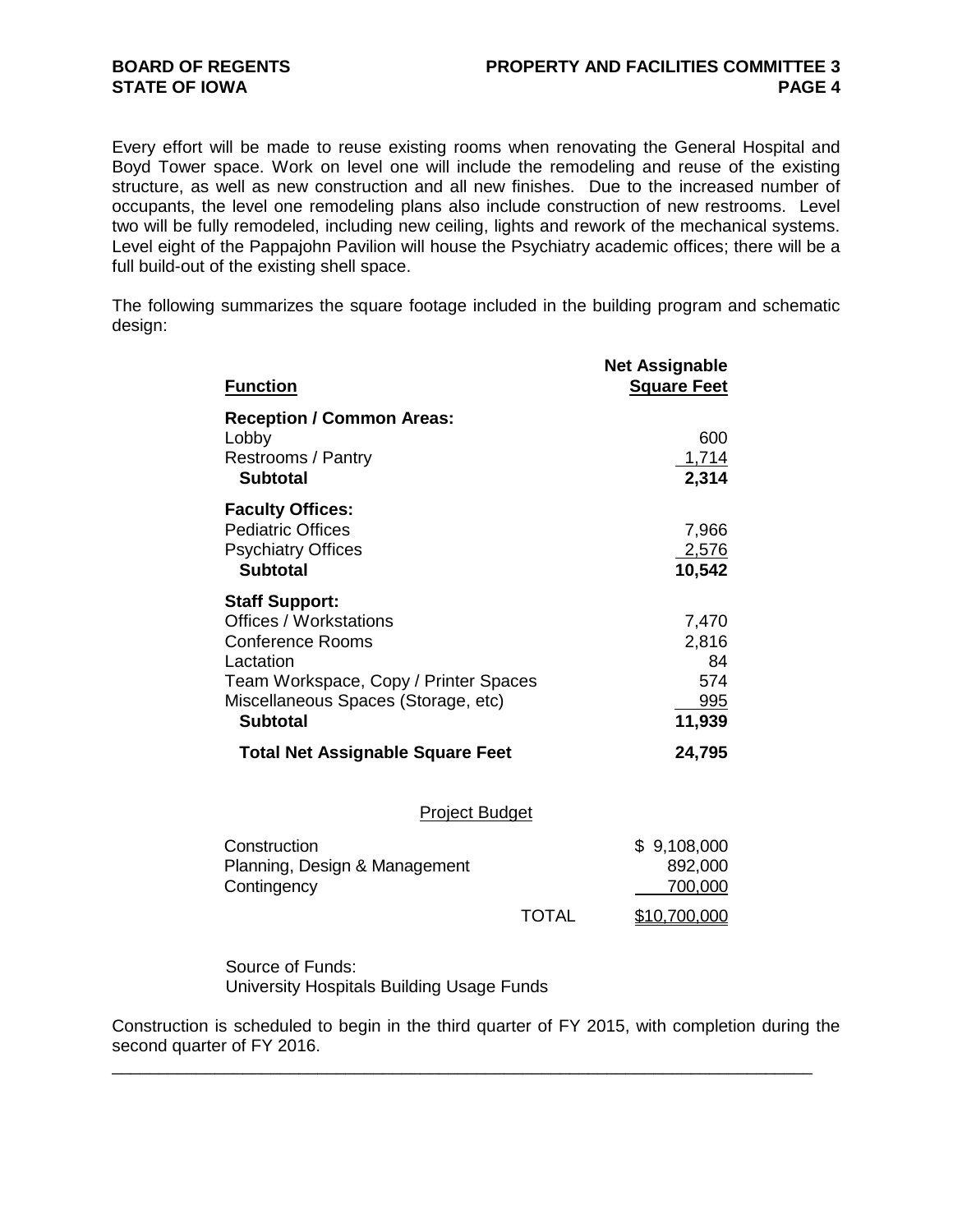# **Steam Utility Enterprise Systems – Replace Riverside Drive / Grand Avenue Steam Distribution System – Phase 1**

#### Project Summary

|                                                                                                              | Amount                       | Date                   | <b>Board Action</b>        |
|--------------------------------------------------------------------------------------------------------------|------------------------------|------------------------|----------------------------|
| Permission to Proceed with Project Planning<br>Selection of Design Professional<br>Shive-Hattery (Iowa City) |                              | Feb. 2014<br>Feb. 2014 | Approved<br>Approved       |
| Design Professional Agreement<br><b>Project Description and Budget</b>                                       | 590,000<br>\$.<br>10,000,000 | Aug. 2014<br>Dec. 2014 | Not Required*<br>Requested |
| <b>Revised Project Description and Budget</b>                                                                | 10,691,408                   | Feb. 2015              | Requested**                |

\*Approved by Executive Director, consistent with Board policies.

\*\*Ratification of Executive Director action requested.

Areas of the Grand Avenue steam tunnel and vault system have begun to show notable signs of structural degradation due primarily to age. This central route for utilities to the West Campus was constructed approximately 70 years ago. While temporary shoring has been installed, a permanent replacement is needed. The project would ensure continued supply of steam to the entire west side of the University campus including UIHC. The project would be funded by Utility System Revenue Bonds. Roadway access during reconstruction would be appropriately maintained for both vehicular traffic and to provide emergency vehicle access to the UIHC Emergency Treatment Center.

Due to higher than anticipated bids, the University requests approval of the following revised budget. Following the bid opening, the University discovered that the tight construction limits and phasing requirements had a greater impact on costs than originally estimated.

#### Project Budget

|                        | Initial       | Revised       |
|------------------------|---------------|---------------|
|                        |               |               |
|                        | <b>Budget</b> | <b>Budget</b> |
|                        | Dec. 2014     | Jan. 2015     |
| Construction           | \$8,000,000   | \$8,612,338   |
| Design and Supervision | 800,000       | 1,209,770     |
| Contingency            | 1,200,000     | 869,000       |
|                        | \$10,000,000  | \$10,691,408  |

Source of Funds: Utility System Renewal and Improvement Funds

\_\_\_\_\_\_\_\_\_\_\_\_\_\_\_\_\_\_\_\_\_\_\_\_\_\_\_\_\_\_\_\_\_\_\_\_\_\_\_\_\_\_\_\_\_\_\_\_\_\_\_\_\_\_\_\_\_\_\_\_\_\_\_\_\_\_\_\_\_\_\_\_\_\_\_

H:\BF\2015feb15\0215P&FITEMX SUIcapital register.doc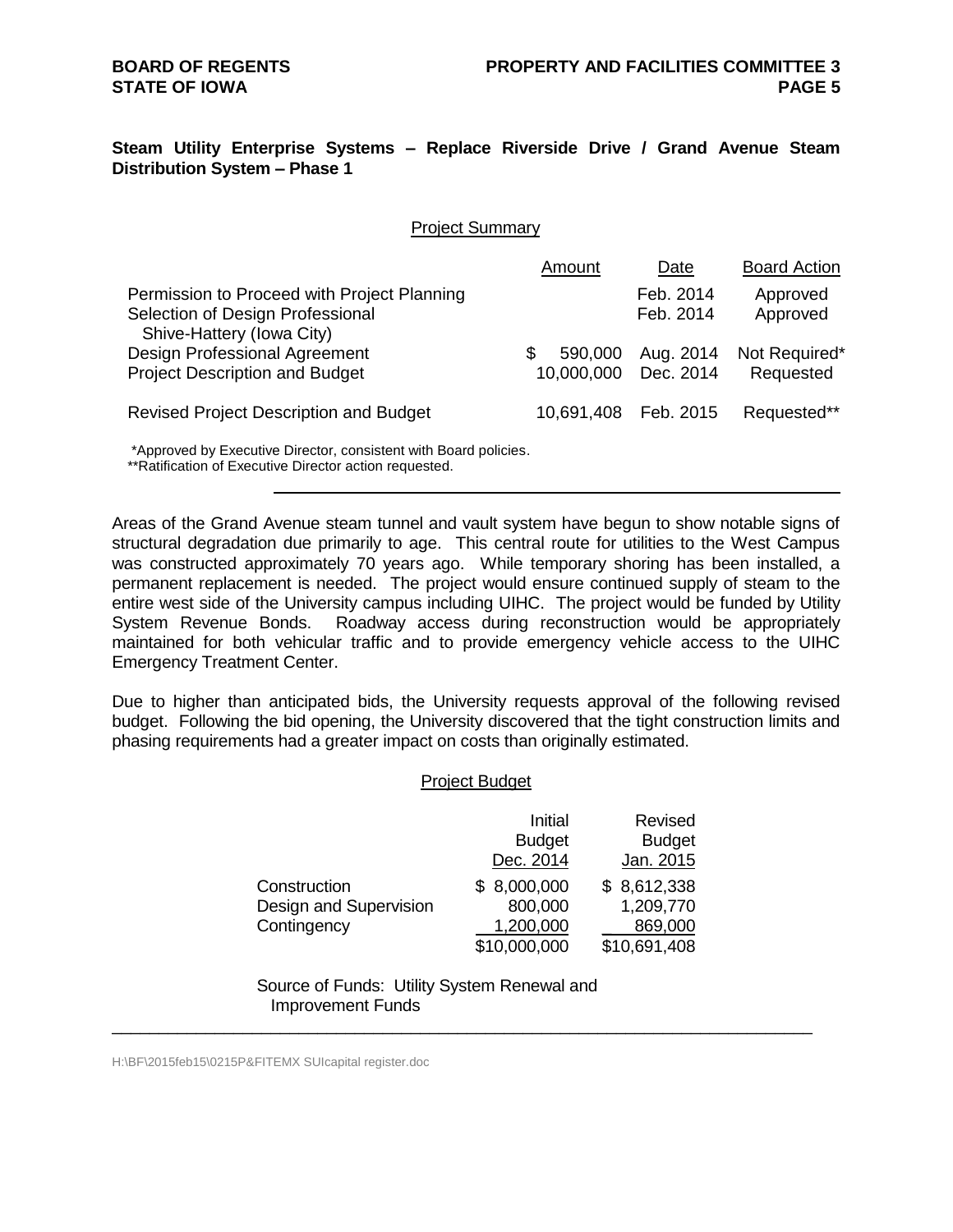## Westlawn – Renovate Student Health & Wellness Space Evaluation Criteria

Since the project meets the Board's definition of a major capital project, the University has provided the following information in response to the Board's evaluation criteria.

Institutional Mission / Strategic Plan: The mission of Student Health & Wellness (SHW) is to deliver quality healthcare and promote healthy lifestyles, enhancing success and learning for all University of Iowa students. SHW is responsible for enforcement of the State's immunization law, the Division of Student Life's alcohol education and diversion program, along with the daily preventative and curative services provided by the clinic staff. Through its wellness services (healthy choices, learning communities, body issues, tobacco, and substance use), and clinical outreach activities (TB screening, and flu clinics), SHW is helping students with mind and body as they pursue their educational goals.

Completion of this project will facilitate and enhance the delivery of student health services; it will support the use of new technologies (electronic health records), enhance safety, promote synergies within UI departments, and elevate the quality of care for UI students. The Division of Student Life's mission of fostering student success by creating and promoting inclusive educationally purposeful services within and beyond the classroom will be enhanced by the much-needed renovation. The project also supports the University's current Strategic Plan goals and objectives, most notably student success and retention. During the last program accreditation site visit in August 2013, the surveyor commented on the undersized and outdated exam spaces which impact the delivery of appropriate, efficient and modern student health care services.

Other Alternatives Explored: The project will provide the necessary exam space and facilities to accommodate the current and expected growth in student health-related services. The project does not involve expansion of the existing space, only reconfiguring and modernizing outdated space. Student Health & Wellness (SHW) moved from the (now demolished) Steindler Building to Westlawn in August of 1998. SHW has not undergone any significant renovation for nearly 16 years. Due to the recent change to an electronic medical records system (shared with UIHC), the clinic requires more space due to the "triangulation" of patient, computer, and provider. The space requirement for a standard exam room has grown from 80 square feet (existing size) to 110 square feet since the advent of current medical records/procedures. There are no viable alternatives available to accommodate the growth in services, and space to enhance the patient and provider experience. The site affords immediate student access and an appropriate amount of personal privacy.

Impact on Other Facilities and Square Footage: This project will not result in the abandonment, transfer or demolition of existing facilities.

Financial Resources for Construction Project: The source of funds are earnings on Student Health & Wellness patient care operations and the Student Health Enterprise capital improvement fund. Student health fees are not anticipated to increase as a result of this capital project.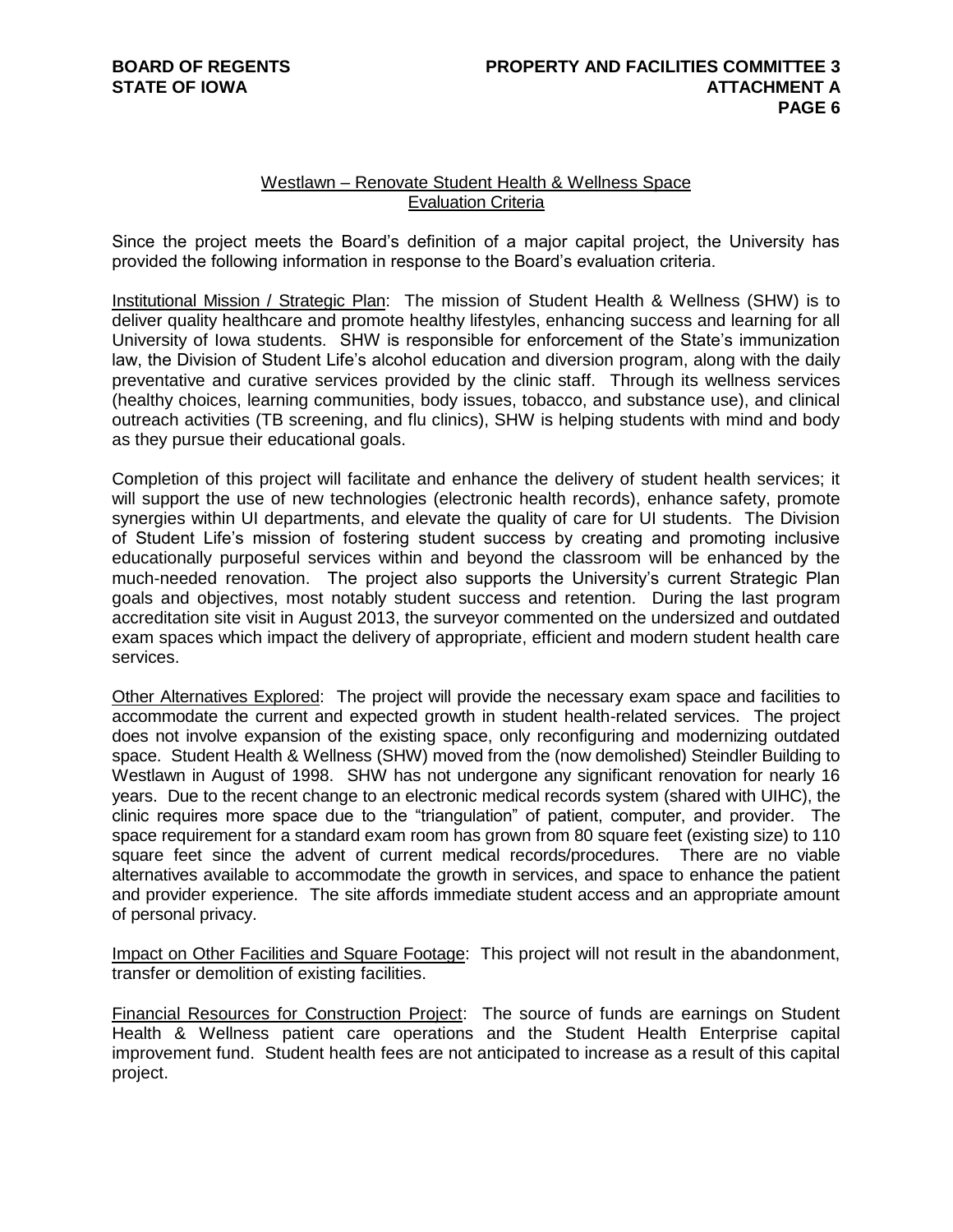Financial Resources for Operations and Maintenance: The source of funds to cover the associated operating and maintenance costs will be the student health fee, which is assessed to those students taking 5 semester hours or more*.*

External Forces Justifying Approval: The importance of adequate space for staff to perform their job functions, along with a facility which can accommodate current operations with potential for growth in student visits is essential. As part of the University's mission of education and outreach in healthcare, Student Health & Wellness fulfills "The Iowa Promise."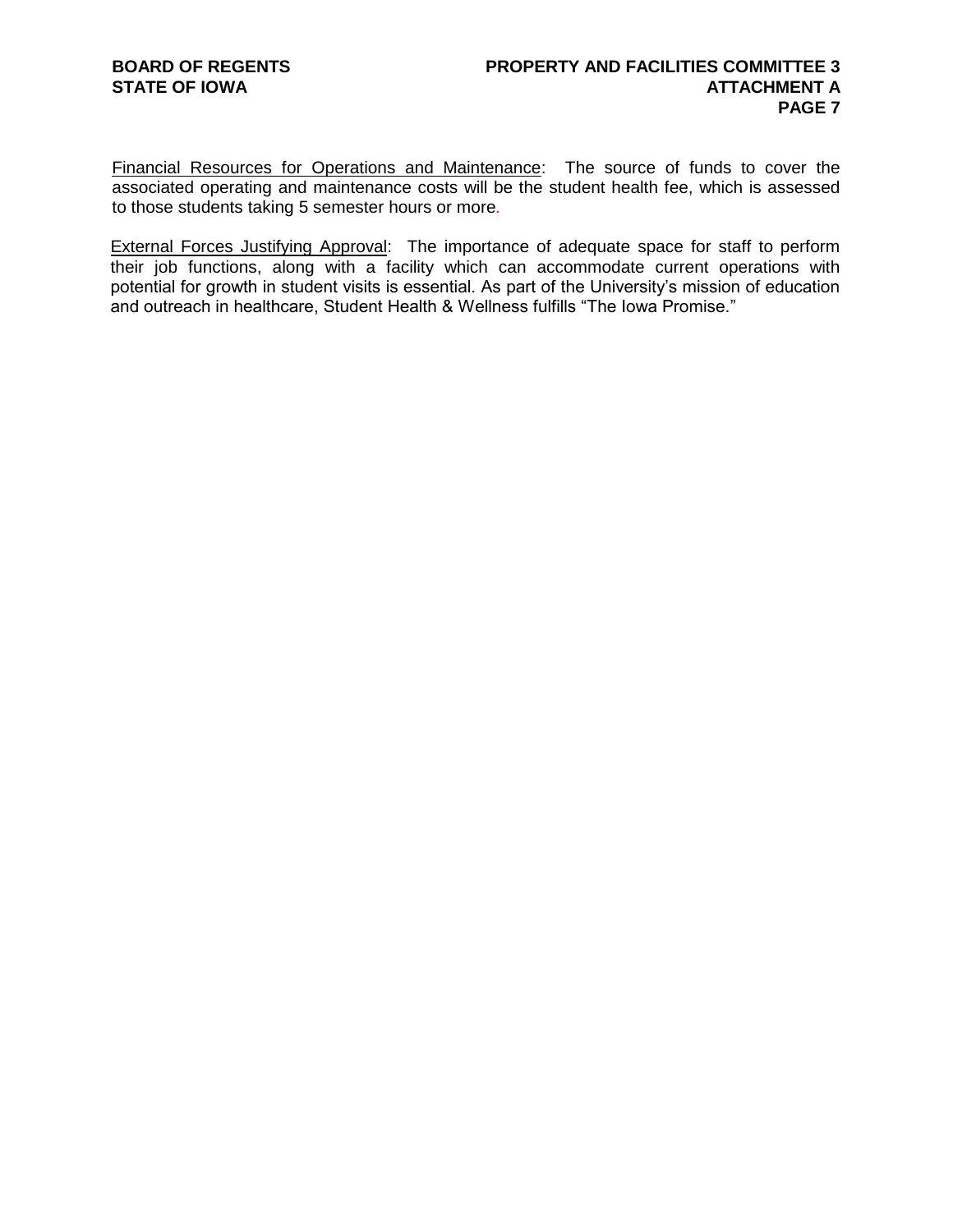# UIHC – Relocation of Pediatrics and Psychiatry Department Offices Evaluation Criteria

Since the project meets the Board's definition of a major capital project, the University has provided the following information in response to the Board's evaluation criteria.

Institutional Mission / Strategic Plan: Completion of this project will provide the Departments of Pediatrics and Psychiatry with replacement facilities for their academic offices, conference rooms and teaching facilities, thus enabling development of a renovated and expanded Pediatric Specialties Clinic that will be connected to the new UI Children's Hospital.

Completion of this project will make it possible to expand the Pediatrics Specialty Clinic which will contribute to UI Hospitals and Clinics' efforts in meeting all elements of the UI Health Care mission, "Changing Medicine, Changing Lives." It will enhance the UI Hospitals' capabilities for delivering superb patient care, innovative educational programs and facilitating pioneering discoveries. The project is also supportive of each of the six major goals that have been established in UI Health Care's Strategic Plan for FY 2014-2016 by developing facilities that are required to assist UI Health Care's efforts 1) to provide world class healthcare services to optimize health for everyone, 2) to advance world class discovery through excellence and innovation in biomedical and health services research, 3) to develop world class health professionals and scientists through excellent, innovative and humanistic educational curricula for learners at every stage, 4) to foster a culture of excellence that values, engages and enables our workforce, 5) to create an environment of inclusion where individual differences are respected and all feel welcome, and 6) to optimize a performance-driven business model that assures financial success.

Other Alternatives Explored: There are no available alternative locations that can accommodate the Departments of Pediatrics and Psychiatry faculty and staff offices, conference and teaching facilities which must be relocated to permit expansion of the Pediatric Specialties Clinic, except for the space in the General Hospital, Boyd Tower and the Pappajohn Pavilion as described in this document.

Impact on Other Facilities and Square Footage: This project will result in the relocation of approximately 27,000 gsf of clinical department office, conference and teaching facilities on the second level of the Colloton and Pappajohn Pavilions to permit development of renovated and expanded Pediatric Specialties Clinic facilities. The space to accommodate these relocated functions will be provided through the relocation of Health Care Information Systems staff from level one of General Hospital and Boyd Tower to other temporary locations at UIHC and ultimately to an off-site UIHC Support Services Facility. This space is currently under construction in the Forevergreen Business Park, in Coralville, Iowa, (per Board of Regents, State of Iowa approval of the lease agreement at its October 23-24, 2013 meeting). Additional space to accommodate the relocated Psychiatry offices will be gained by finishing rooftop shell space on level eight of the Pappajohn Pavilion. No space will be abandoned or demolished.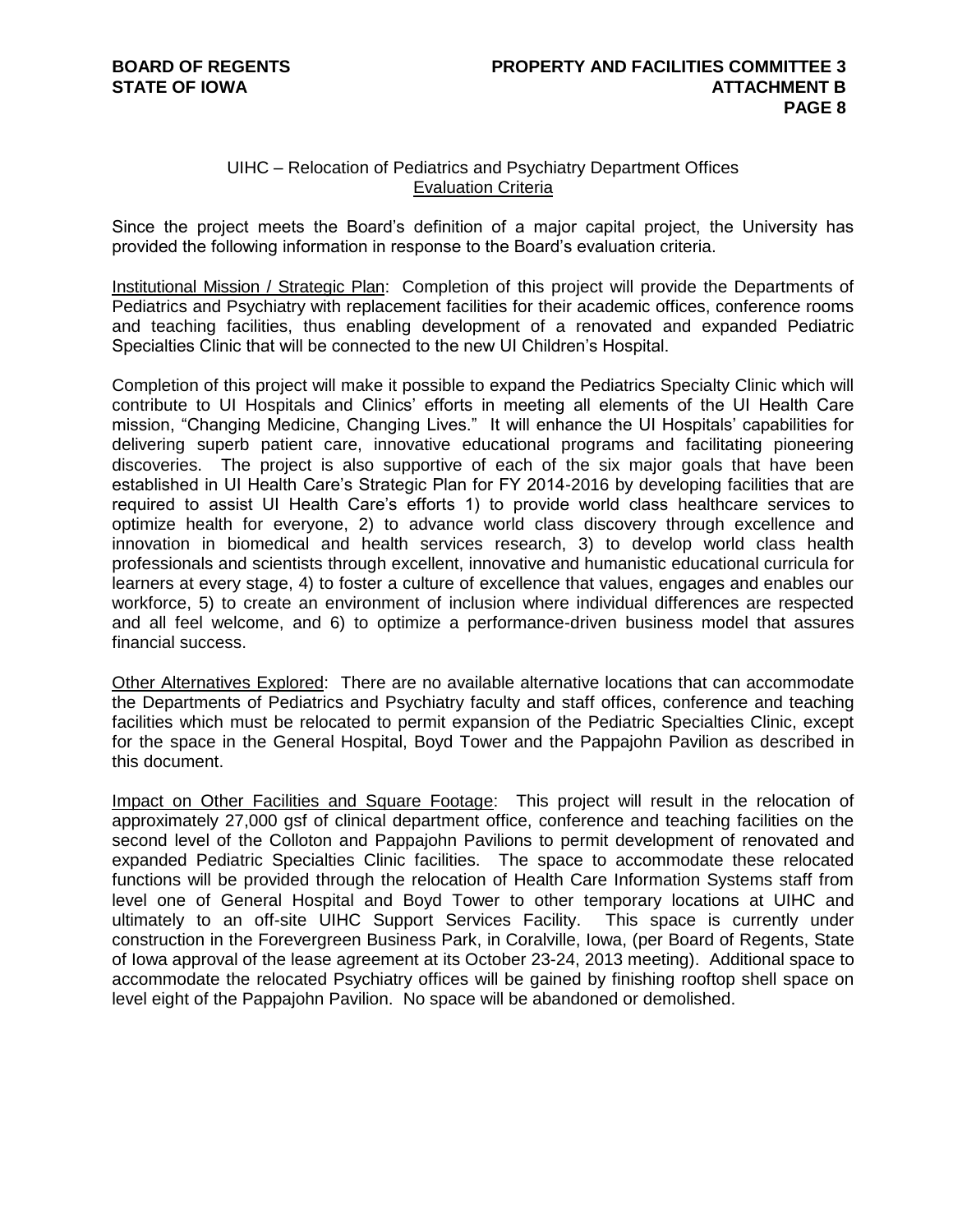Financial Resources for Construction Project: The project will be funded through University Hospitals Building Usage Funds acquired from depreciation allowances of third parties underwriting the cost of patient care plus hospital net earnings from paying patients. No state capital appropriated dollars will be involved.

Financial Resources for Operations and Maintenance: No significant change in operating expense is expected. The source of funds to cover the associated operating and maintenance costs will be hospital operating revenues derived from providing patient care services.

External Forces Justifying Approval: Past and projected growth in requirements for pediatric specialty care is necessitating movement of the Departments of Pediatrics and Psychiatry offices, conference and teaching facilities so that the Pediatric Specialties Clinic can be expanded. With the expanded Pediatric Specialties Clinic, patient care will be enhanced through expanded clinic examination, treatment and support facilities and the design of these facilities will be focused on meeting patient expectations for a more comfortable and patient-friendly environment.

The project's design will meet all building codes and standards, as well as those included in the 2010 Edition of the *Guidelines for Design and Construction of Hospital and Healthcare Facilities,* published by the Facility Guidelines Institute. These guidelines regulate hospital licensing and construction in Iowa and most other states and are used by Medicare and The Joint Commission to develop new regulations and standards. The design will also meet Health Insurance Portability and Accountability Act (HIPAA) requirements for patient privacy and confidentiality.